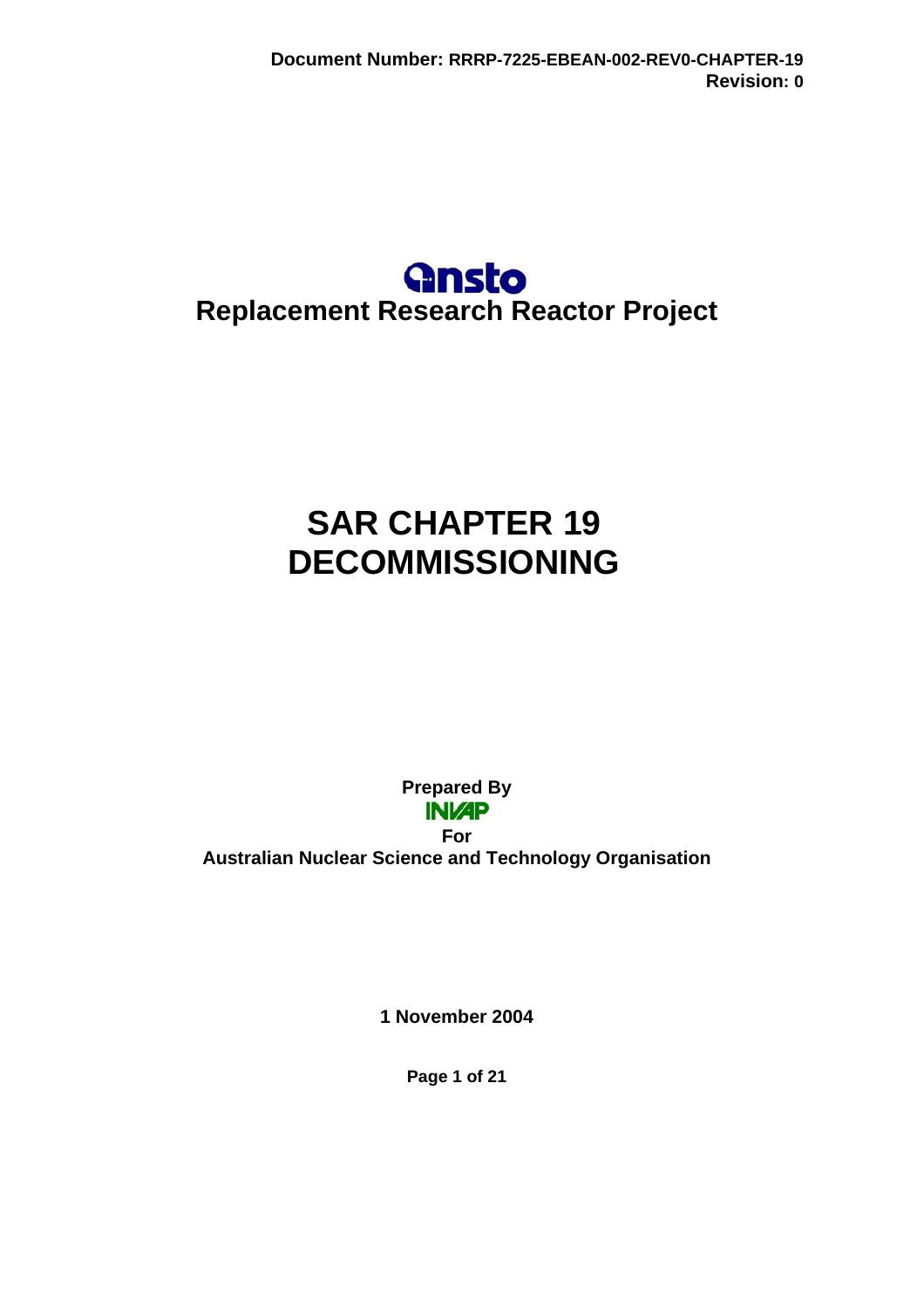| <b>ANSTO</b>                                                             |                                   | Document N°: RRRP-7225-EBEAN-002-Rev0-<br><b>CHAPTER-19</b> |                                   |           |
|--------------------------------------------------------------------------|-----------------------------------|-------------------------------------------------------------|-----------------------------------|-----------|
|                                                                          |                                   | Revision: 0                                                 |                                   |           |
| <b>Replacement Reactor Project</b>                                       |                                   |                                                             | Document Title: SAR - CHAPTER 19, |           |
|                                                                          |                                   | Decommissioning                                             |                                   |           |
| <b>REVISION SHEET</b>                                                    |                                   | Ref No:                                                     |                                   |           |
|                                                                          |                                   | Print name, date and sign or initial                        |                                   |           |
| Revision                                                                 | <b>Description of Revision</b>    | Prepared                                                    | Checked/<br>Reviewed              | Approved  |
| $\pmb{0}$                                                                | Original Issue for public release | <b>RM</b>                                                   | <b>KJH</b>                        | <b>GW</b> |
|                                                                          |                                   |                                                             | <b>MS</b>                         |           |
|                                                                          |                                   |                                                             |                                   |           |
|                                                                          |                                   |                                                             |                                   |           |
|                                                                          |                                   |                                                             |                                   |           |
|                                                                          |                                   |                                                             |                                   |           |
| Notes: 1. Revision must be verified in accordance with the Quality Plan. |                                   |                                                             |                                   |           |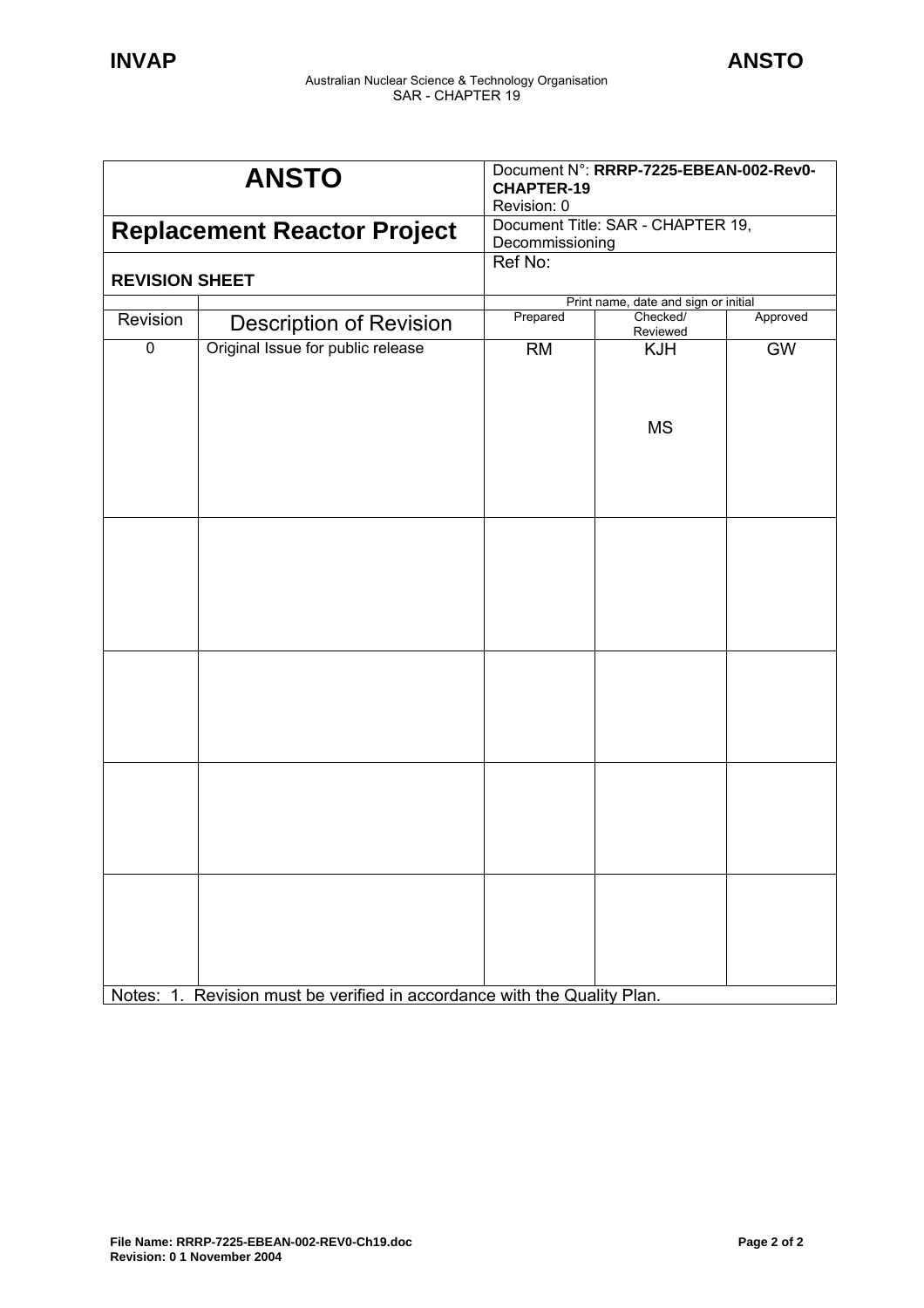# **TABLE OF CONTENTS**

#### **19 DECOMMISSIONING**

#### **19.1 Introduction**

#### **19.2 Decommissioning Objectives, Principles and Design Basis**

#### **19.3 Design Characteristics to Facilitate Decommissioning**

- 19.3.1 Measures to Reduce the Radiation Fields at the End of the Facility Life
	- 19.3.1.1 Reduction of Activated Sources
	- 19.3.1.2 Reduction of Contamination
	- 19.3.1.3 Dismantling and Decontamination of Equipment
- 19.3.2 Waste Management
- 19.3.3 Measures to Facilitate Auxiliary Operations During Decommissioning
- 19.3.4 Aspects of Facility Operation to Facilitate Decommissioning

#### **19.4 Hazards**

- 19.4.1 Radioactive Material or Radiation Fields<br>19.4.2 Hazardous Substances
- 19.4.2 Hazardous Substances<br>19.4.3 Physical Hazards
- 19.4.3 Physical Hazards

#### **19.5 Decommissioning Waste Types and Management**

- 19.5.1 Activated Materials
	- 19.5.1.1 Reactor Internal Components
	- 19.5.1.2 Reactor and Service Pools
	- 19.5.1.3 Neutron Beam Structures
	- 19.5.1.4 Concrete Biological Shielding
	- 19.5.1.5 Isotope Handling Installations
	- 19.5.1.6 Piping, Tanks and Metal Structures
- 19.5.2 Tritium
- 19.5.3 Light Water
- 19.5.4 Other
- 19.5.5 Liquids Used in Decontamination

#### **19.6 Decommissioning Strategies**

- 19.6.1 Options
- 19.6.2 Choice of Option
- 19.6.3 Decommissioning Plans
	- 19.6.3.1 Contents
	- 19.6.3.2 Radiation Protection Program

#### **19.7 Activities During Decommissioning**

*End of Table of Contents*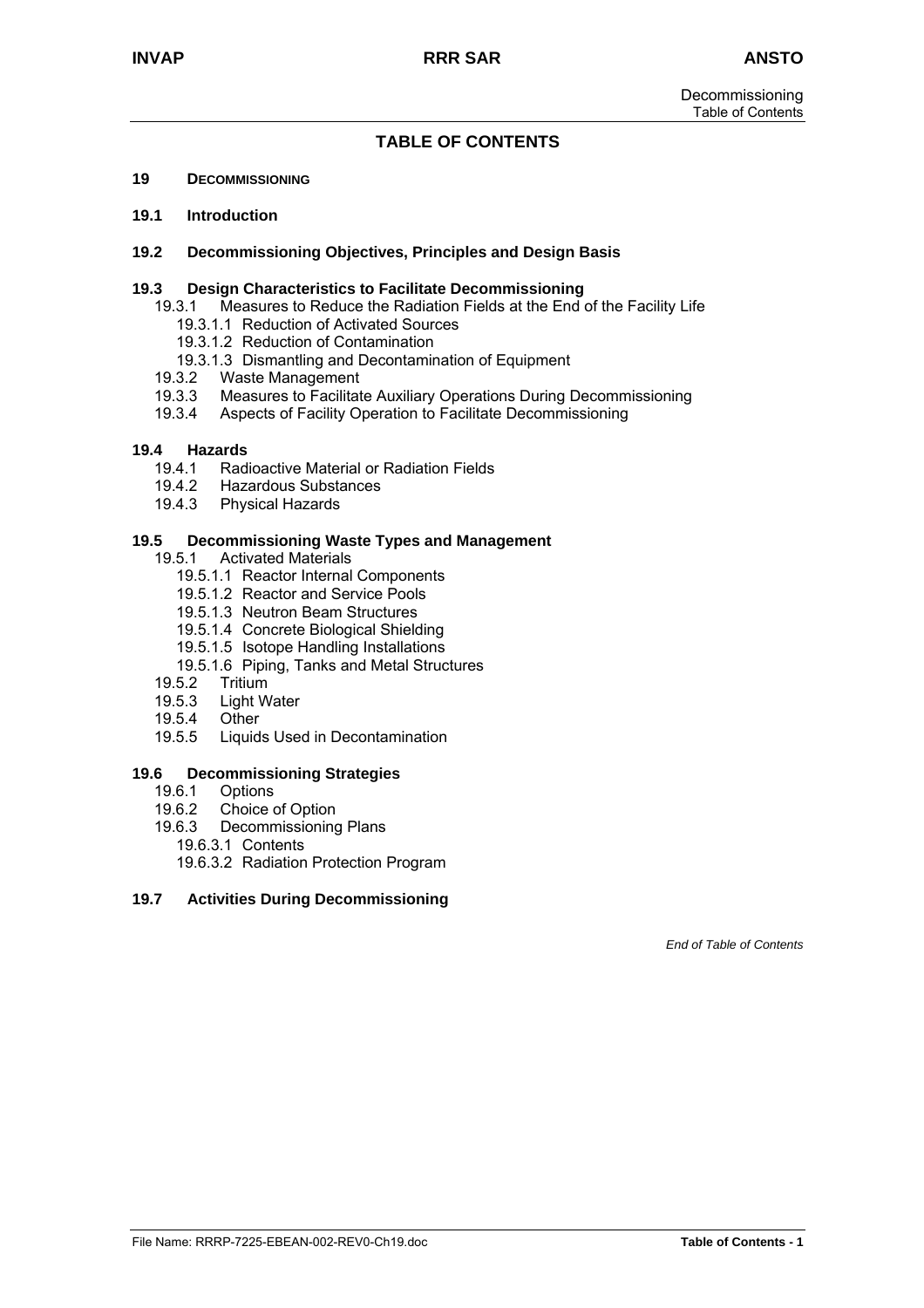# **19 DECOMMISSIONING**

#### **19.1 INTRODUCTION**

Decommissioning is the process by which the Replacement Research Reactor Facility (the Reactor Facility) is taken out of operation permanently and its wastes sent for disposal or storage. It covers the staged process following the final shutdown of the Reactor Facility by which radioactive components and waste materials are removed from the site with due attention being paid to the safety of site personnel, the public and the environment.

During the decommissioning process radioactive materials are removed. Equipment and structures are decontaminated, isolated, sealed, enclosed, or removed.

Decommissioning issues were considered throughout the design and construction processes for the Reactor Facility. These issues included:

- a) Choice of materials to minimise activation;
- b) Adequate separation and physical space between components to allow easy access;
- c) Minimisation of the potential for contamination; and
- d) Minimisation of the radioactive waste that will be produced and require treatment during decommissioning.

The objective of this chapter is to provide information on these aspects of the Reactor Facility design and operational procedures that facilitate the decommissioning process. Within this context a preliminary decommissioning plan has been established.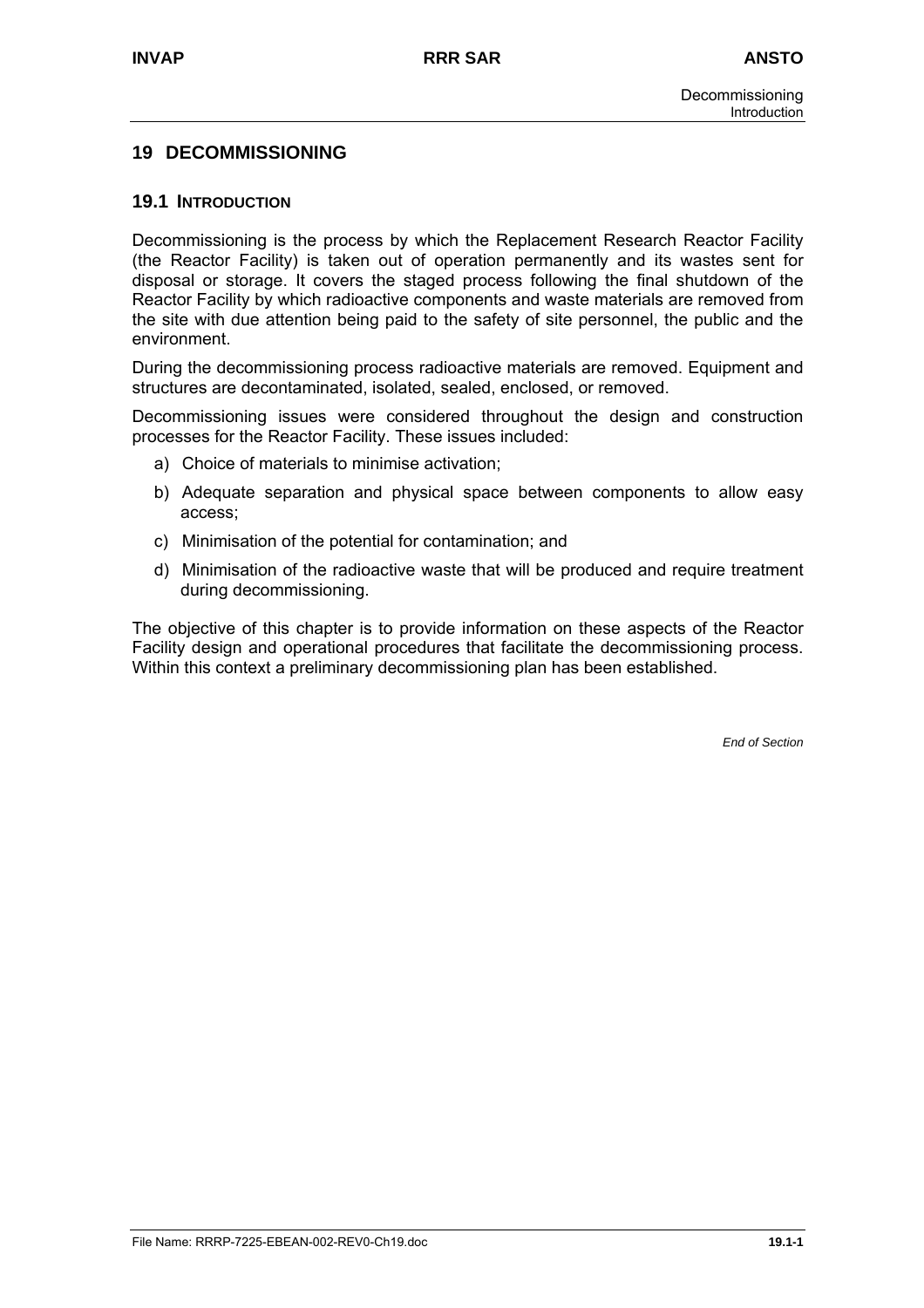#### **19.2 DECOMMISSIONING OBJECTIVES, PRINCIPLES AND DESIGN BASIS**

The objectives of Reactor Facility decommissioning are:

- a) To ensure the continued safety of the site personnel, the public and the environment.
- b) To keep radioactive exposure below prescribed limits and to reduce unavoidable exposure in accordance with the ALARA principle.
- c) To minimise the environmental impact.
- d) To minimise the production of radioactive waste as a result of decommissioning.
- e) To comply with the national laws and regulations applicable to the decommissioning process.
- f) Consistent with the above, to minimise the cost for decommissioning.

In order to fulfil these objectives, the following principles and design bases related to decommissioning were adopted:

- a) The design of the Reactor Facility facilitates management of the Reactor Facility during the period following final shutdown and prior to dismantling.
- b) The design of the Reactor Facility minimises the level of surveillance and maintenance required during this period.
- c) The design of the Reactor Facility minimises the contamination and activation of components.
- d) Essential information required for decommissioning purposes is identified to ensure that this information will be available at the end of the reactor operational lifetime.
- e) The design of the Reactor Facility takes into account the need to monitor those parameters in the reactor operational lifetime that can affect the radioactive inventory and the radiological factors necessary for estimating the potential radiation exposure during decommissioning.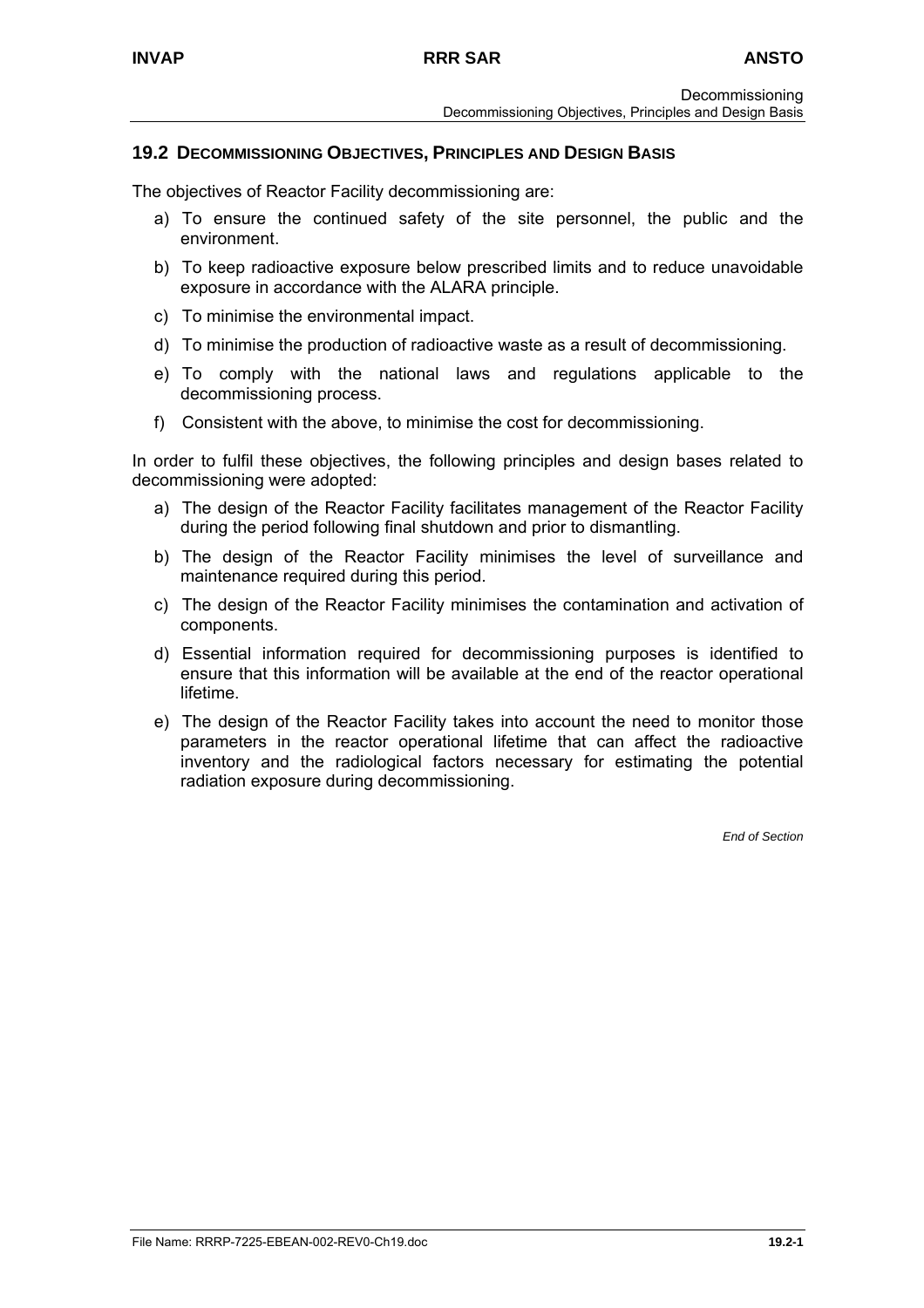# **19.3 DESIGN CHARACTERISTICS TO FACILITATE DECOMMISSIONING**

A pool type research reactor is inherently simple to dismantle compared with any other reactor type and this in itself will facilitate future decommissioning works. The Reactor Facility design took into consideration decommissioning tasks from an economic, operating and radiological safety perspective.

In order to permit the optimisation principle to be applied during decommissioning, several design characteristics were included.

The following sections provide information on measures taken to:

- a) minimise the radiation fields at the end of the Reactor Facility's life;
- b) facilitate the dismantling and decontamination of equipment; and
- c) facilitate auxiliary operations during decommissioning.

The protection of personnel involved in the decommissioning activities is ensured by the above mentioned characteristics, together with careful planning of the decommissioning, including application of the optimisation principle and compliance with regulatory requirements.

#### **19.3.1 Measures to Reduce the Radiation Fields at the End of the Facility Life**

Of particular importance to the decommissioning operation will be the extent and intensity of the radiation fields throughout the Reactor Building and systems. Features and characteristics implemented to reduce the intensity and spread of the radiation fields are presented in the following sub-sections.

#### **19.3.1.1 Reduction of Activated Sources**

The aim was to define materials and technical characteristics that contribute to the reduction of activation during the life of the Reactor Facility.

#### **19.3.1.1.1 Design Aimed at Reducing the Activation of Materials**

The configuration of the Reactor Facility aims to reduce activation of components and structures. As a result, activation products are restricted to highly localised areas and the activation of concrete and other structural materials is minimised.

#### **19.3.1.1.2 Specification of Construction Materials**

Neutron irradiation may induce radioactivity in certain materials. To minimise doses to personnel, a suitable decay period is required before activated material is handled for decommissioning or waste management purposes.

The choice of construction materials and design considerations take into account the need to minimise neutron activation. In the design stage, when choosing a construction material, the following characteristics were considered:

- a) Physical properties related to operational requirements.
- b) Mechanical properties ensuring performance.
- c) The range of possible activation products and their mean life.
- d) The neutron flux to which they are subjected, the amount of radioactivity induced by activation and its further decay.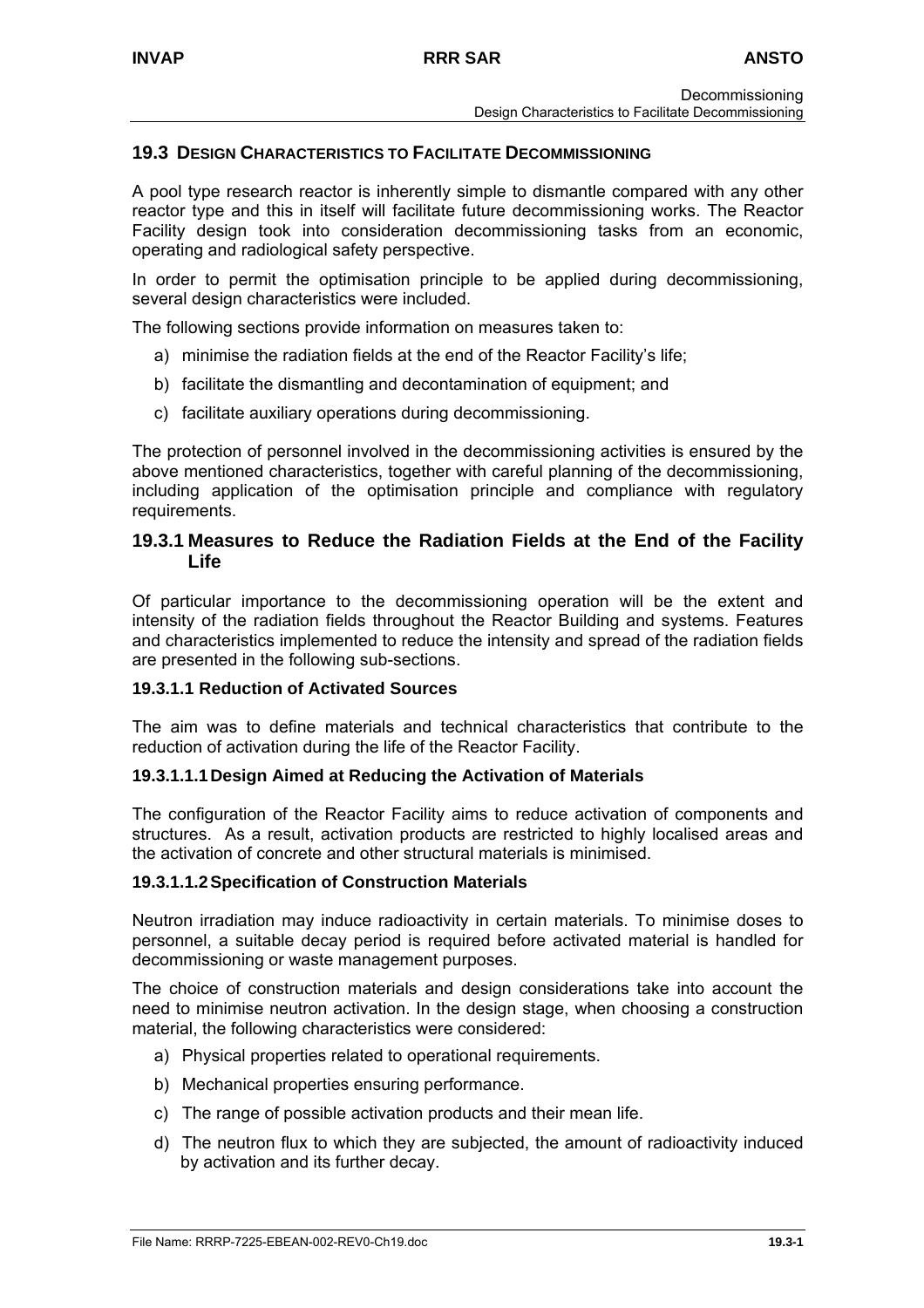e) For those materials in contact with water, their resistance to corrosion.

Important characteristics of the main materials used are discussed in the following subsections. Materials subject to a significant neutron flux were specified to nuclear grade standards, which placed low limits on impurities that are susceptible to high levels of activation.

#### **19.3.1.1.2.1 Aluminium**

Aluminium alloys are used in preference to other materials in high flux regions of the reactor because of their low neutron capture and good mechanical performance under neutron radiation. Aluminium alloy was used in the Core Grid and in other reactor components. This alloy has the advantage that the majority of the isotopes resulting from neutron activation (mainly sodium-24) are short-lived. Thus these components may be handled as low-activity waste in a relatively short time after final shutdown.

#### **19.3.1.1.2.2 Zirconium Alloys**

Zirconium alloys also have advantages in neutronic (low absorption cross-section and high resistance to flux) and mechanical properties. These alloys are produced to nuclear grade standards, which limits the hafnium impurity content. Nevertheless, its irradiation produces radionuclides with a longer half-life than those arising from the irradiation of aluminium. Such radionuclides include cobalt-60, zirconium-95, antimony-125 and niobium-93m.

These alloys have been used wherever necessary to minimise neutron absorption and guarantee reliability and safety of the plant.

#### **19.3.1.1.2.3 Stainless Steel**

Stainless steel is an excellent corrosion resistant material for structures and has been used in the construction of the Reactor facility. Notwithstanding the use of special alloys with low cobalt content, the activation products (cobalt-60, chromium-51, iron-55, iron-59, and manganese-56) make it difficult to directly handle without prior decay or without shielding. Hence, the use of stainless steel has been avoided wherever possible in regions of high neutron flux.

#### **19.3.1.1.2.4 Concrete**

Concrete that is used as shielding has small amounts of impurities (iron, cobalt and europium) that tend to become radioactive in the presence of a neutron flux. The concrete used in the Reactor Facility is subject to very low neutron fluxes.

#### **19.3.1.1.2.5 Other Metals**

Small quantities of activated cadmium and lead can be expected.

#### **19.3.1.2 Reduction of Contamination**

Provisions to reduce contamination are set out in the following sub-sections.

#### **19.3.1.2.1 Adequate Specification of the Fuel Assembly**

High standards of design and construction, water chemistry control and safe operations minimise the chance of fuel failure. Failed fuel would result in the release of fission products to the primary coolant. Significant fuel damage is beyond the design basis. Fuel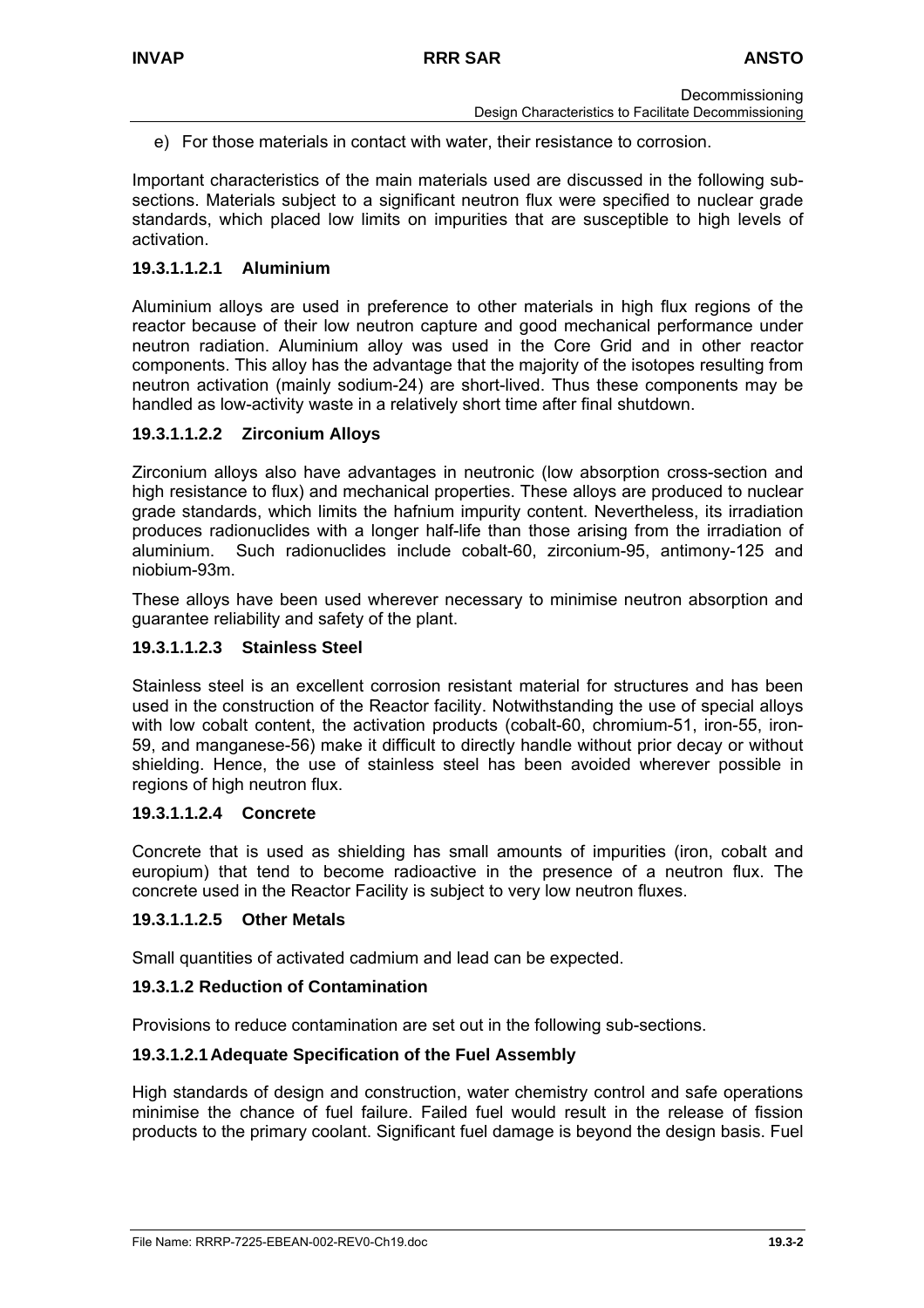integrity reduces the contamination of the Primary Cooling System and the activity on resins, equipment and piping.

#### **19.3.1.2.2 Choice of Construction Materials**

A properly considered choice of materials to be used in cooling circuits, pools and pool internals minimises the introduction of corrosion particles into the water. These particles may become active when transported close to the core.

The materials used in the Reactor Pool internal components and in the cooling systems, such as stainless steel, Zircaloy and aluminium, have excellent resistance to corrosion under controlled conditions.

These materials are also amenable to decontamination.

No materials containing greater than insignificant (impurity) levels of cobalt in their formulation were used.

#### **19.3.1.2.3 Control of Water Chemistry**

Controlling water chemistry is important in minimising the level of corrosion. The quality of the de-mineralised water used supports this control.

A number of systems are available to maintain the required levels of (heavy and light) water purity:

- a) Reactor Water Purification System, for reactor and service pool water.
- b) Hot Water Layer Purification System, for hot water layer water.
- c) Reflector Cooling and Purification System, for reflector water.

Detectors facilitate control of the ionic content (conductivity) of the water and the specific activity in the particular system.

# **19.3.1.2.4 Detecting and Retaining Leakage**

In addition to enabling strict radiological control, the leak detection and water retaining systems allow early warning of leaks and help the operators take appropriate actions to prevent the spread of contamination.

# **19.3.1.2.4.1 Pool Leak Detection System**

This is a system designed to collect and detect leaks in the Reactor and Service Pools.

This system is intended to detect leaks that may occur in the structure of both pools. Its design allows detection of leakage in critical welding or tension cumulative points.

#### **19.3.1.2.4.2 Loss Of Coolant Accident Drainage and Leak Detection**

The system for collection of water due to a Loss Of Coolant Accident (LOCA) is located at the sub-basement level inside the containment.

The system was designed on the basis of minimising the effects caused by flooding of the area and to direct the water to a defined and controlled point, thus reducing the possibility of widespread contamination. Different room floor discharge nozzles with water detection switches direct the water to the LOCA pool.

The amount of liquid waste generated through leaks from those systems with potentially active water is minimised by the use of the detection system.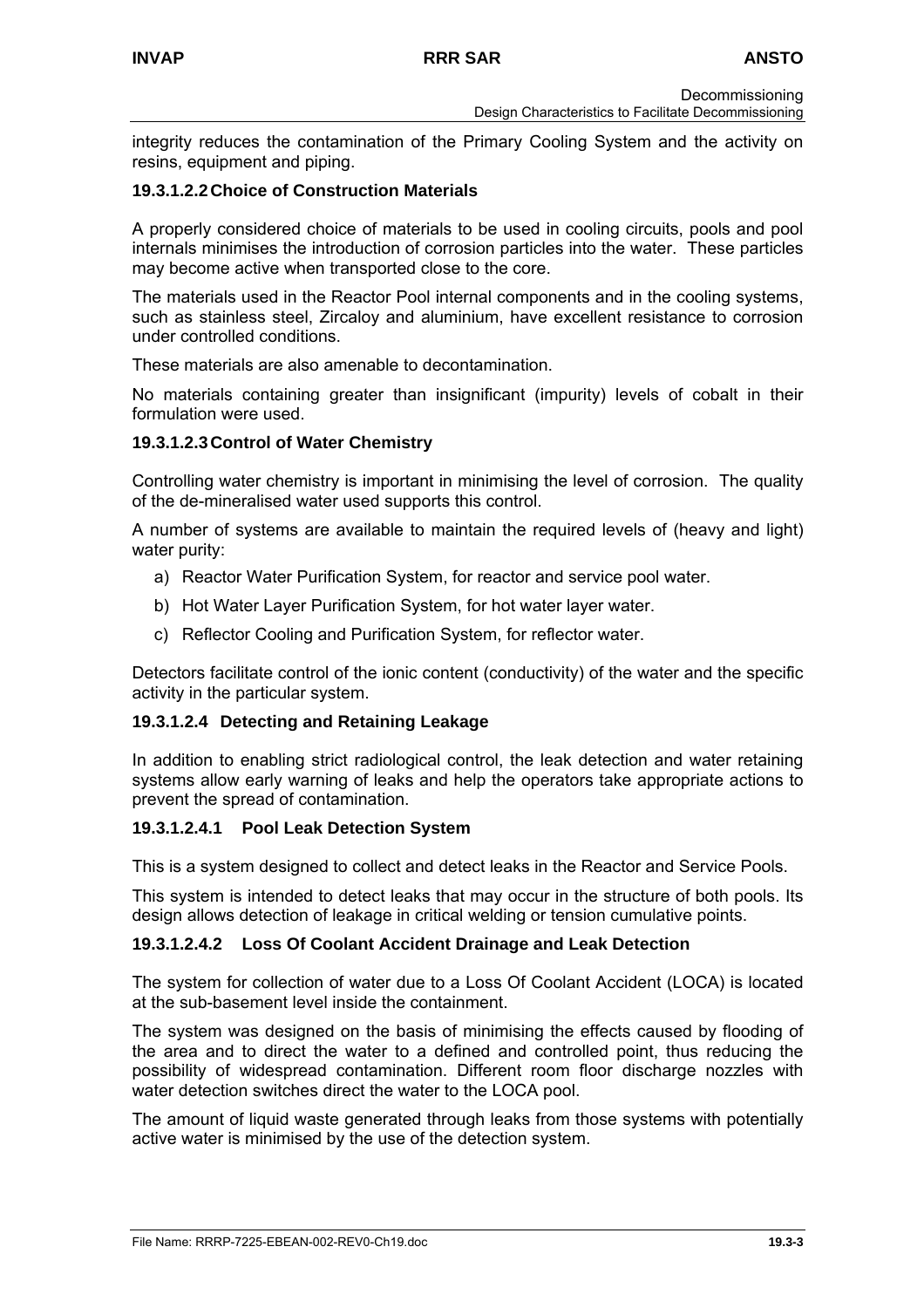# **19.3.1.2.4.3 Heavy Water Containment**

The floor of the Heavy Water Room is painted and is designed as a pool for collecting the entire volume of heavy water in the event of a leak.

This lining is waterproof to prevent contamination penetration and to minimise the contamination of concrete by tritiated water.

Floor drains with detector switches connected to drainage pipelines direct the spilled liquid towards the pit containing the heavy water storage tank.

#### **19.3.1.2.5 Retention of Gases and Particles**

#### **19.3.1.2.5.1 Ventilation System**

The ventilation system prevents the spreading of radioactive material and crosscontamination of areas.

#### **19.3.1.2.6 Activation Products at the Irradiation Facilities**

The pneumatic systems at the irradiation facilities have absolute filters to hold particles dispersed in the gas. This reduces the amount of contamination produced.

#### **19.3.1.3 Dismantling and Decontamination of Equipment**

Following is a list of features implemented to facilitate the dismantling and decontamination of equipment. These characteristics simplify the operations, thus having a major effect on the radiological protection and industrial safety aspects of decommissioning.

#### **19.3.1.3.1 Plant Layout and Access**

The Reactor Facility design takes into consideration the future zoning of areas during decommissioning to prevent the spread of contamination. It also considers that during decommissioning tasks, operational areas may have higher radiological protection requirements than were in existence during initial reactor operation.

The design takes into account the need for easily readapting areas to be used by decommissioning personnel, the number of whom may change with respect to standard operation with different working conditions. The exit route for the decommissioned material and generated waste was considered.

The layout of pumping units and piping allows simple access for manual external decontamination and manual dismantling operations. The anchoring of the units and pipeline supports minimises the existence of concrete blocks and other embedded elements, so as to facilitate the superficial decontamination of floors, walls and ceilings.

Pumping units, piping, components and structures that may have external superficial contamination are arranged in such a way as to facilitate decontamination.

Inaccessible areas and gaps in welded structures are minimised.

Adequate space is reserved for component and system dismantling operations (piping, instrumentation, unit disassembly) and eventual cutting operations.

The Reactor Hall has the necessary features to allow decontamination, dismantling and waste management operations.

The Primary Cooling System (PCS) and other pool water systems were constructed in rooms at basement level. The space for the systems is ample. The decontamination,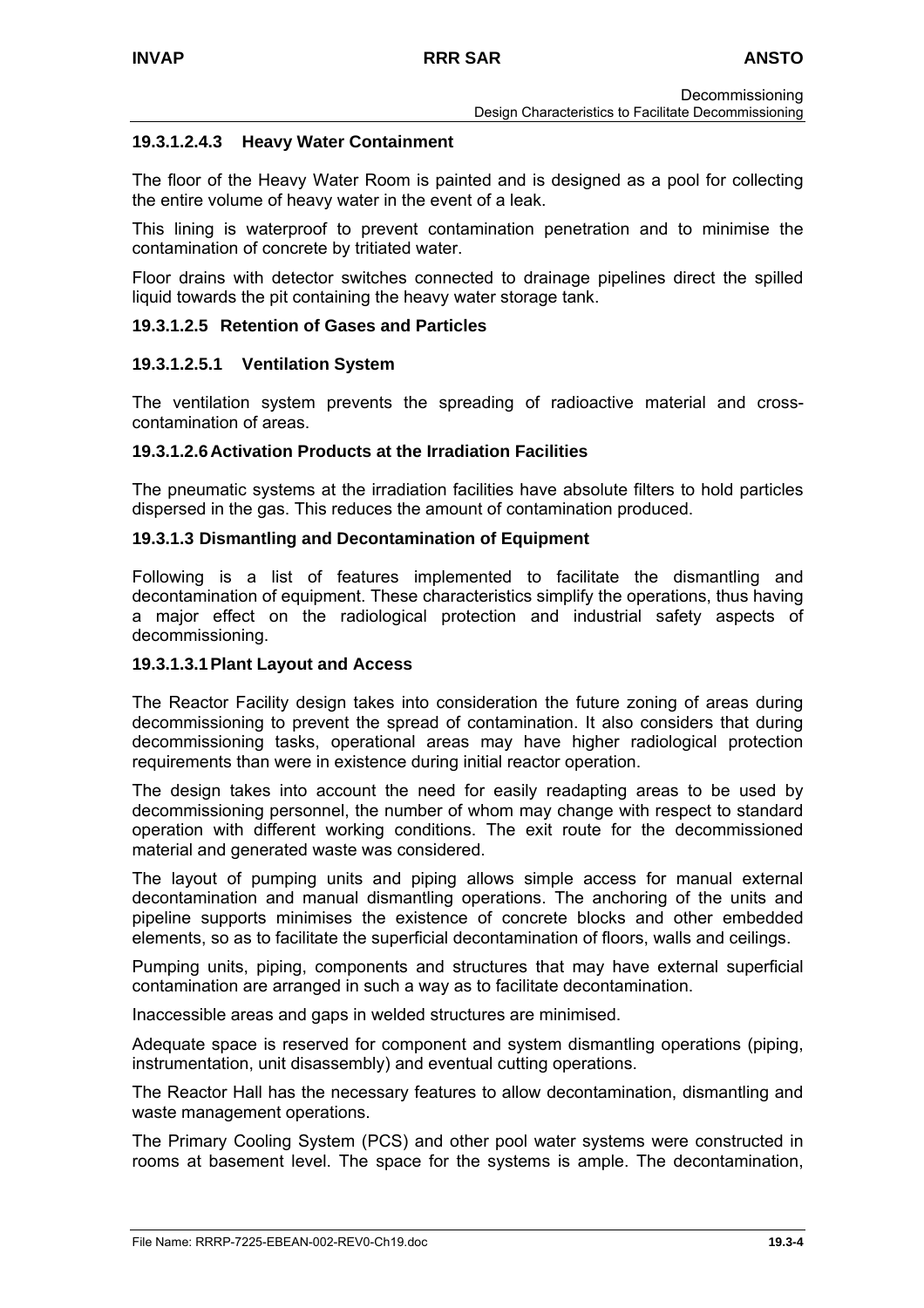disassembly, cutting, classification and dispatch of waste from the decommissioning of these systems can be carried out in these areas.

#### **19.3.1.3.2 Dismantling Considerations**

Space and accessories for the installation of removable biological shields to work in areas with a high radiation field are provided (purification system resins).

To the maximum extent possible, the Reactor and Service Pools internals are bolted and easy to dismantle, thus minimising the need for the use of special cutting tools (mechanical and torch cutting) for their removal.

The design of the Service Pool considers its use for decommissioning operations. The Service Pool has sufficient capacity to provisionally contain dismantled elements from reactor internal components, since that use is part of standard operation (i.e. disassembly of the core, structural core elements and Reflector Vessel). The possibility of installing cutting systems additional to those used for operation of the reactor was also considered.

Shielding for in-pile neutron beam components can be used for dismantling processes during normal reactor operation in the event of component repair or replacement. These procedures can also be applied to decommissioning tasks.

In general, piping containing radioactive liquids is designed and constructed so that it may be completely drained. The existence of non-drainable cavities or pockets in the piping design has been minimised.

#### **19.3.1.3.3 Decontamination Considerations**

Connections are provided wherever appropriate to facilitate the decontamination of the interior of equipment and lines, e.g. using a mobile chemical solution circulation system.

Exposed concrete surfaces are lined and/or finished in a way that facilitates decontamination.

The design of the reactor decontamination workshop facilities took into consideration its use in decommissioning operations. Moreover, during decommissioning it is possible to install additional equipment in areas closer to higher activity areas when appropriate. This is the case of the process rooms, where a large part of the dismantling of piping and units can be carried out.

#### **19.3.1.3.4 Handling Provisions**

The building crane at the Reactor Hall and the building crane at the Reactor Beam Hall, as well as other hoists and lifts included in the Reactor Facility, facilitate handling operations during decommissioning.

The design of areas where decommissioning operations are to be carried are serviced with fixed or portable cranes, fixed or portable rails and floor openings with removable lids to facilitate the transit of units.

The floor load capacity takes into account the possibility of the transit of components in heavy packages and radioactive material transport casks.

# **19.3.2 Waste Management**

It will be possible to assign appropriate areas for the management of the waste produced during decommissioning.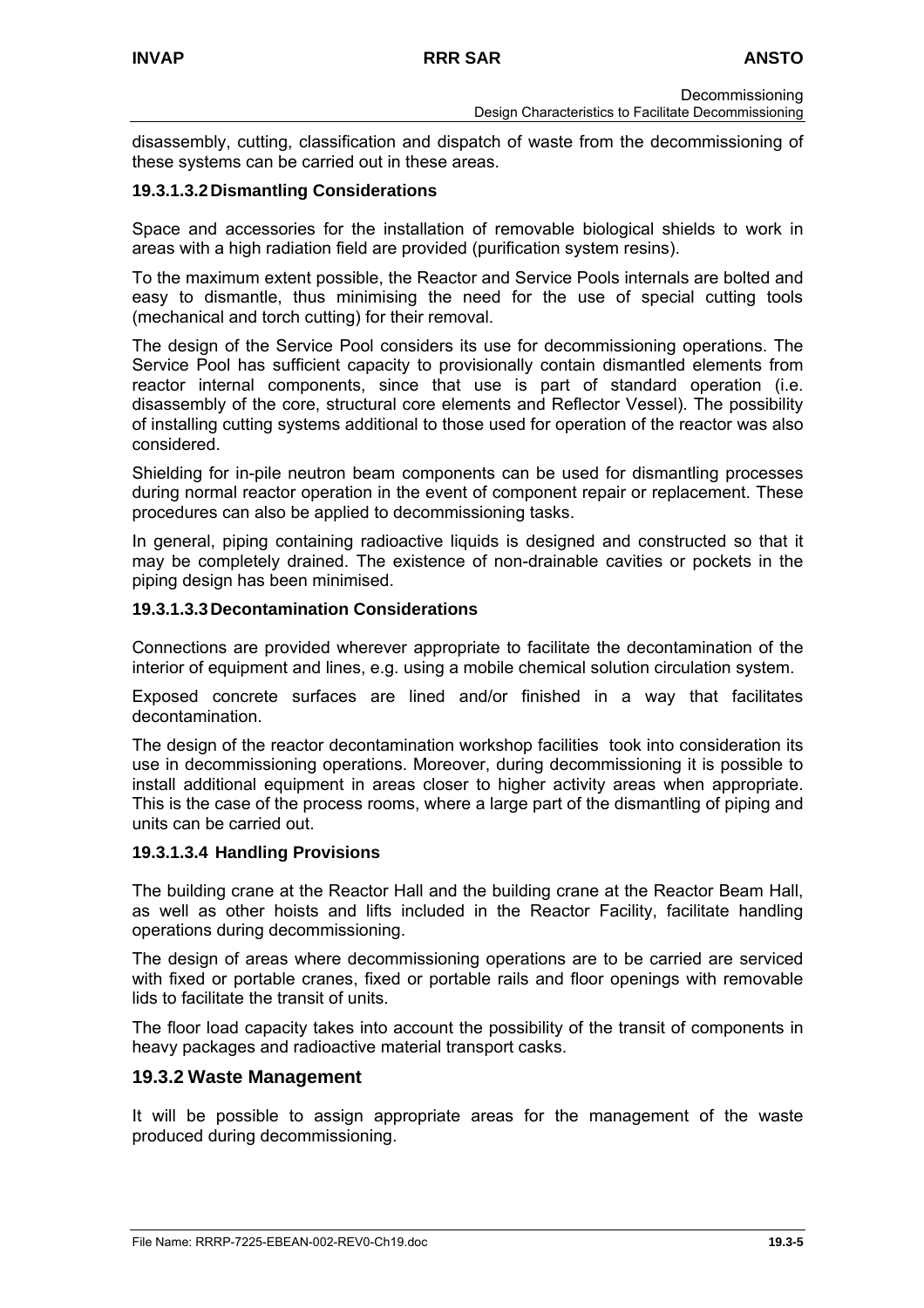These areas may be used for waste handling, classification, temporary storage and dispatch, as well as to store necessary consumables (decontamination reagents, containers, cleaning elements).

# **19.3.3 Measures to Facilitate Auxiliary Operations During Decommissioning**

Several characteristics of the Reactor Facility layout facilitate key auxiliary operations carried out during the decommissioning, for example:

- a) Space is available to place a classification system for decommissioning tools.
- b) Space is available to place a decontamination laboratory for decommissioning tools.

# **19.3.4 Aspects of Facility Operation to Facilitate Decommissioning**

During operation of the Reactor Facility, operating practices and waste management procedures are implemented in order to minimise the production of waste of any kind consistent with operational requirements.

In order to ensure the production of an adequate final decommissioning plan, relevant information is expected to be gathered during operation of the Reactor Facility. The information is intended to facilitate the planning and evaluation of the final decommissioning strategy.

Up-to-date documentation on the Reactor Facility is kept and experience from the handling of contaminated or irradiated structures, systems and components during maintenance or modification of the Reactor Facility is recorded to facilitate planning of decommissioning.

Information about the site, environmental data, design specifications, details of equipment and materials, "as built" drawings, operating and maintenance manuals, and quality assurance documents are to be used as input to the Decommissioning Plan.

Information relating to the operation of the Reactor Facility and its experimental devices includes records of:

- a) Details of the operating history of the Reactor Facility, including records of fuel dispositions and changes.
- b) Radiation survey data.
- c) Incidents leading to the spillage or inadvertent release of radioactive materials, which could leave residual radioactive contamination in some system or areas of the reactor.
- d) Details of modifications to the Reactor Facility (which are fully described in relation to "as built" drawings and photographs).
- e) Reactor systems and equipment operation, maintenance, periodic testing and inspection.
- f) Details of the design, composition and location of all experimental devices used during the operational lifetime of the Reactor Facility.
- g) Location and movement of radioactive sources.
- h) Amount and movement of fissile, fertile and other special materials.
- i) Radiation exposure.
- j) Effluent discharges.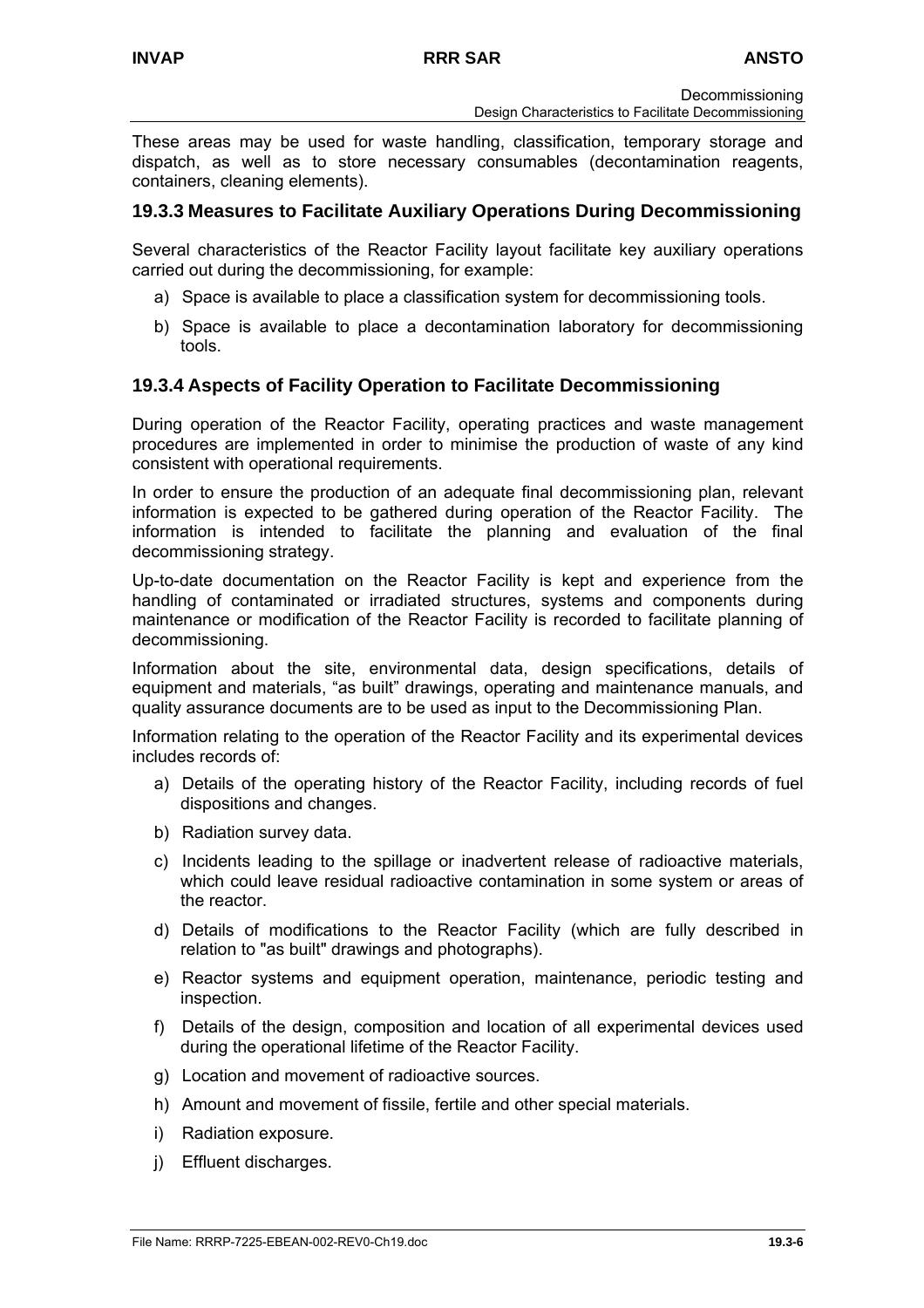k) Radioactive waste storage.

In addition, information on the following systems is available for planning purposes:

Reactor Control and Monitoring System (RCMS)

Irradiation facility control system

Cold Neutron Source Control and Monitoring System(CNS CMS)

Neutron beam facility control

Radiation monitoring and environment monitoring

Maintenance system, condition monitoring, spares and supplier's data

Quality Management System

Building physical safety system

Fire protection system

Access control

Training system

Building environment control

A periodic evaluation of this information ensures measures to correct and enhance conditions facilitating decommissioning can be taken.

At the end of the Reactor Facility operational life, the above information contributes to a complete status of the Reactor Facility and will enable an adequate characterisation of materials for the Decommissioning Plan.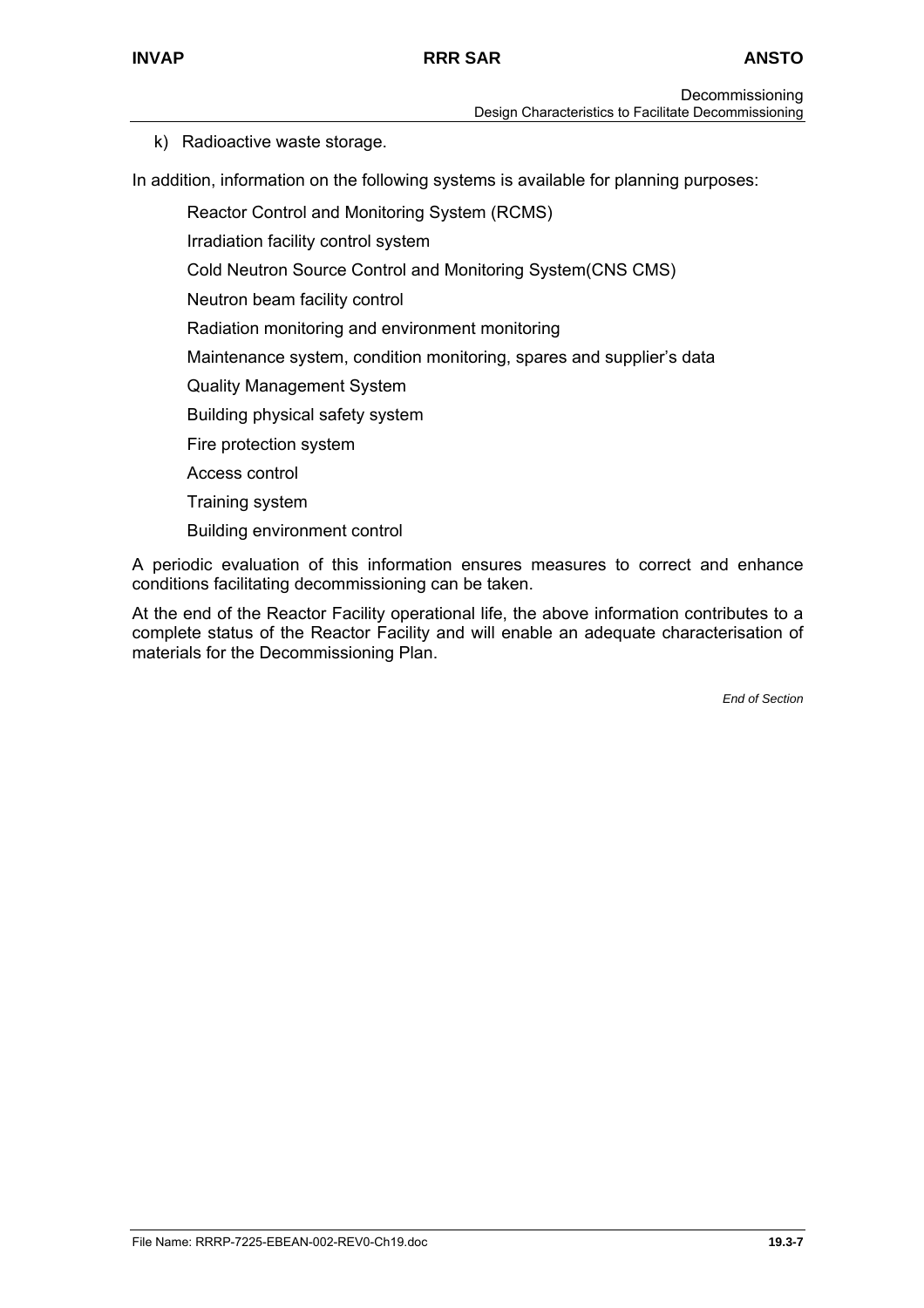#### **19.4 HAZARDS**

This section considers the radiation sources, chemical compounds and physical conditions present in the Reactor Facility during decommissioning that have the potential to cause harm to people, property or the environment.

#### **19.4.1 Radioactive Material or Radiation Fields**

Radiological hazards are included within this category. Total activity produced during operation and present at decommissioning is due to:

- a) Activation of structural materials directly exposed to neutron radiation; primarily the Reflector Vessel, neutron guides and components near the core.
- b) Activation of operating media (cooling and reflector water) and corrosion products as a result of neutron radiation.
- c) Contamination by release of fission products and fissile materials.
- d) Contamination by concentration of fission products and activation and corrosion products in the pools or cooling systems.
- e) Equipment, systems and piping containing activation sources.
- f) Solid and liquid waste and waste management facilities.
- g) Gaseous radioactive materials from the pool, coolant systems, cover gas systems, reflector systems and experimental facilities connected to ventilation systems, or any leakage from these systems.
- h) Potential airborne radioactive material in areas normally occupied by personnel.
- i) Experimental facilities with potential to generate activated or other radioactive material, or facilities for storage and handling of such material, including sample activation/irradiation facilities, in-core experiments and hot cells.
- j) Neutron start-up sources.

Radionuclides considered in estimating Reactor Facility inventory are shown in Table 19.4/1. Of these, cobalt-60 and nickel-63 are seen as dominating. The activity of the dominant contributors to the total radioactive inventory and radiation hazards as a function of the decay time is shown in Figure 19.4/1.

#### **19.4.2 Hazardous Substances**

Within this category are all substances that, by ingestion, inhalation or assimilation, may cause disease or injuries.

The Reactor Facility presents a low risk from these types of substances due to the small quantities used in the facility. Chemical compounds used in decontamination are examples of hazardous substances.

#### **19.4.3 Physical Hazards**

Physical hazards are the routine hazards present in the workplace, such as hazards related to electrical installations, mechanical dismantling, hoisting and movement of equipment, structural material cutting, use of decontamination tools, etc. Application of ANSTO industrial safety guidelines minimise the risks from these hazards.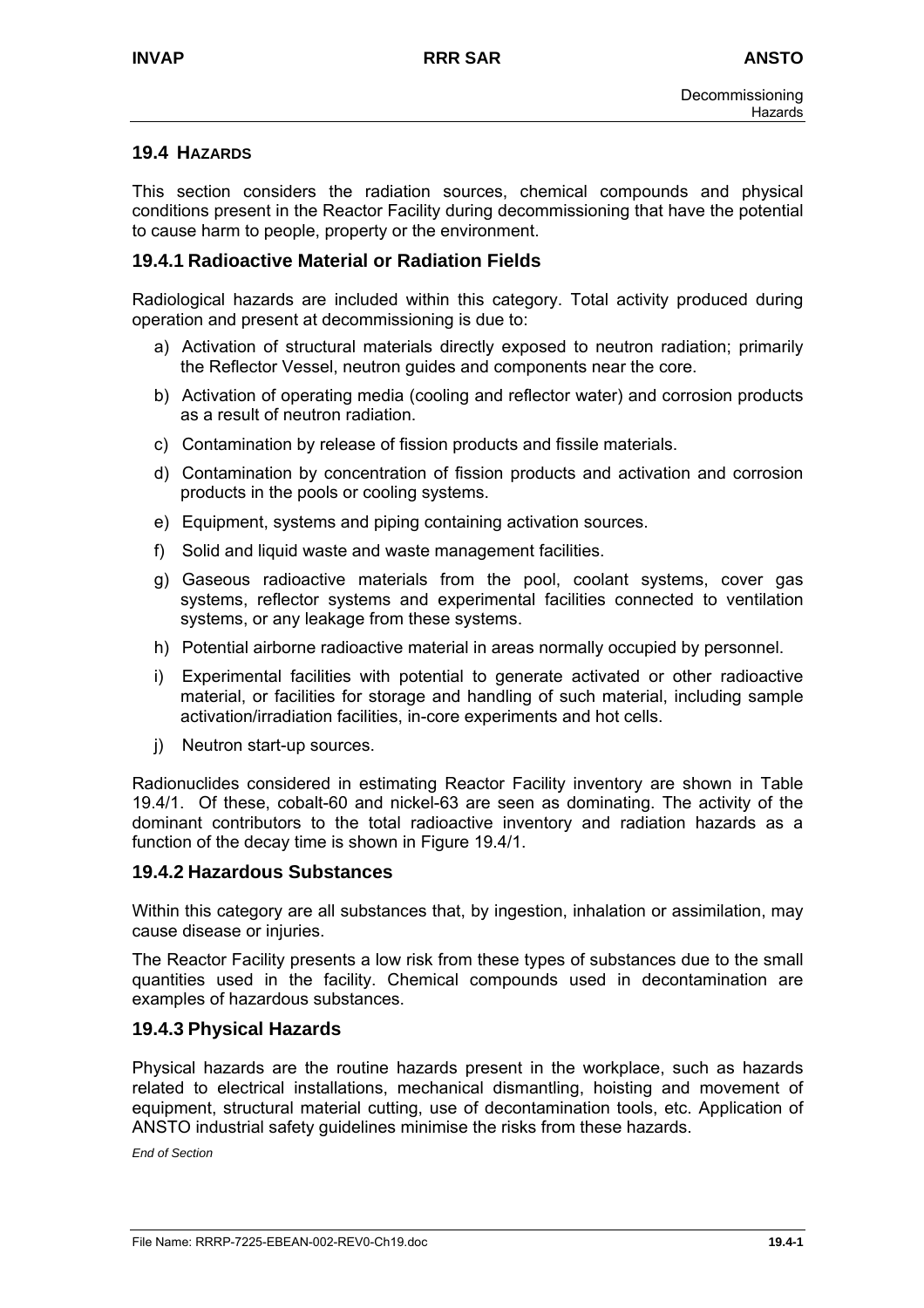| normal operation at full power |                  |                                                         |                                     |  |  |
|--------------------------------|------------------|---------------------------------------------------------|-------------------------------------|--|--|
| Nuclide                        | Half-life        | Decay Mode/Major<br>radiation                           | <b>Target</b>                       |  |  |
| $^{24}$ Na                     | 15h              | $\beta'/\gamma$                                         | Aluminium                           |  |  |
| $27$ Mg                        | 9.5 <sub>m</sub> | $\beta'/\gamma$                                         | Aluminium                           |  |  |
| $^{28}$ Al                     | 2.2 <sub>m</sub> | $\beta'/\gamma$                                         | Aluminium                           |  |  |
| $45$ Ca                        | 163 d            | $\beta^{-}/\beta^{-}$                                   | Concrete                            |  |  |
| $51$ Cr                        | 27.7 d           | $E/\gamma$                                              | SS 304, Aluminium                   |  |  |
| $^{54}$ Mn                     | 312 d            | $E/\gamma$                                              | <b>SS 304</b>                       |  |  |
| $55$ Fe                        | 2.7y             | $\epsilon$ /                                            | SS 304, Concrete                    |  |  |
| $^{56}$ Mn                     | 2.6h             | $.\beta'/\gamma$                                        | SS 304, Aluminium                   |  |  |
| $\overline{59}$ Fe             | 44.5 d           | $.\beta'/\gamma$                                        | SS 304, Concrete                    |  |  |
| $59$ Ni                        | 76 y             | $E/\lambda$                                             | <b>SS 304</b>                       |  |  |
| $60^{\circ}$ Co                | 5.3y             | $\beta^{\cdot}/\beta^{\cdot}, \gamma$                   | SS 304, Zircaloy 4, Concrete, Steel |  |  |
| $63$ Ni                        | 100y             | $\beta^{-}/\beta^{-}$                                   | SS 304, Zircaloy 4                  |  |  |
| $65$ Zn                        | 244 d            | $\mathsf{C}, \beta^{\dagger}/\gamma$                    | Aluminium                           |  |  |
| $93m$ <sub>Nb</sub>            | 13.1 y           | $1\gamma$                                               | Zircaloy 4                          |  |  |
| $^{93}Zr$                      | 1.5 $10^6$ y     | $\beta$ <sup>-</sup> / $\beta$ <sup>-</sup>             | Zircaloy 4                          |  |  |
| $95$ Nb                        | 35 d             | $\beta^{\text{-}}/\gamma$                               | Zircaloy 4                          |  |  |
| $^{95}Zr$                      | 64 d             | $\beta'/\gamma$                                         | Zircaloy 4                          |  |  |
| $97$ Nb                        | 72 min           | $\beta^{\text{-}}/\gamma$                               | Zircaloy 4                          |  |  |
| 97Zr                           | 16.8 h           | $\beta'/\gamma$                                         | Zircaloy 4                          |  |  |
| $\overline{108m}$ Ag           | 418 y            | $E/\gamma$                                              | Ag-In-Cd alloy                      |  |  |
| 109 <sub>Cd</sub>              | 463 d            | $\mathsf{C}/\beta^+$                                    | Ag-In-Cd alloy                      |  |  |
| $\overline{110m}$ Ag           | 250 d            | $\beta'/\gamma$                                         | Ag-In-Cd alloy                      |  |  |
| $\overline{125}$ mTe           | 57.4 d           | / $\gamma$                                              | Zircaloy 4                          |  |  |
| $125$ Sb                       | 2.77 a           | $\beta'/\gamma$                                         | Zircaloy 4                          |  |  |
| $152$ Eu                       | 13.3y            | $\mathbf{C}, \mathbf{\beta}^*, \mathbf{\beta}^*/\gamma$ | SS 304, Concrete, Steel             |  |  |
| $154$ Eu                       | 8.8y             | $\beta'/\gamma$                                         | SS 304, Concrete, Steel             |  |  |
| 205Pb                          | 1.5 $10^7$ y     | $\epsilon$ / $\beta^+$                                  | Lead                                |  |  |

# **Table 19.4/1 Radionuclides Included for Activity Estimation after** 〈 **40 years of**

Є= Electron Capture

β+= Positron

β-= Beta Particle

γ = Gamma-ray

*End of Tables*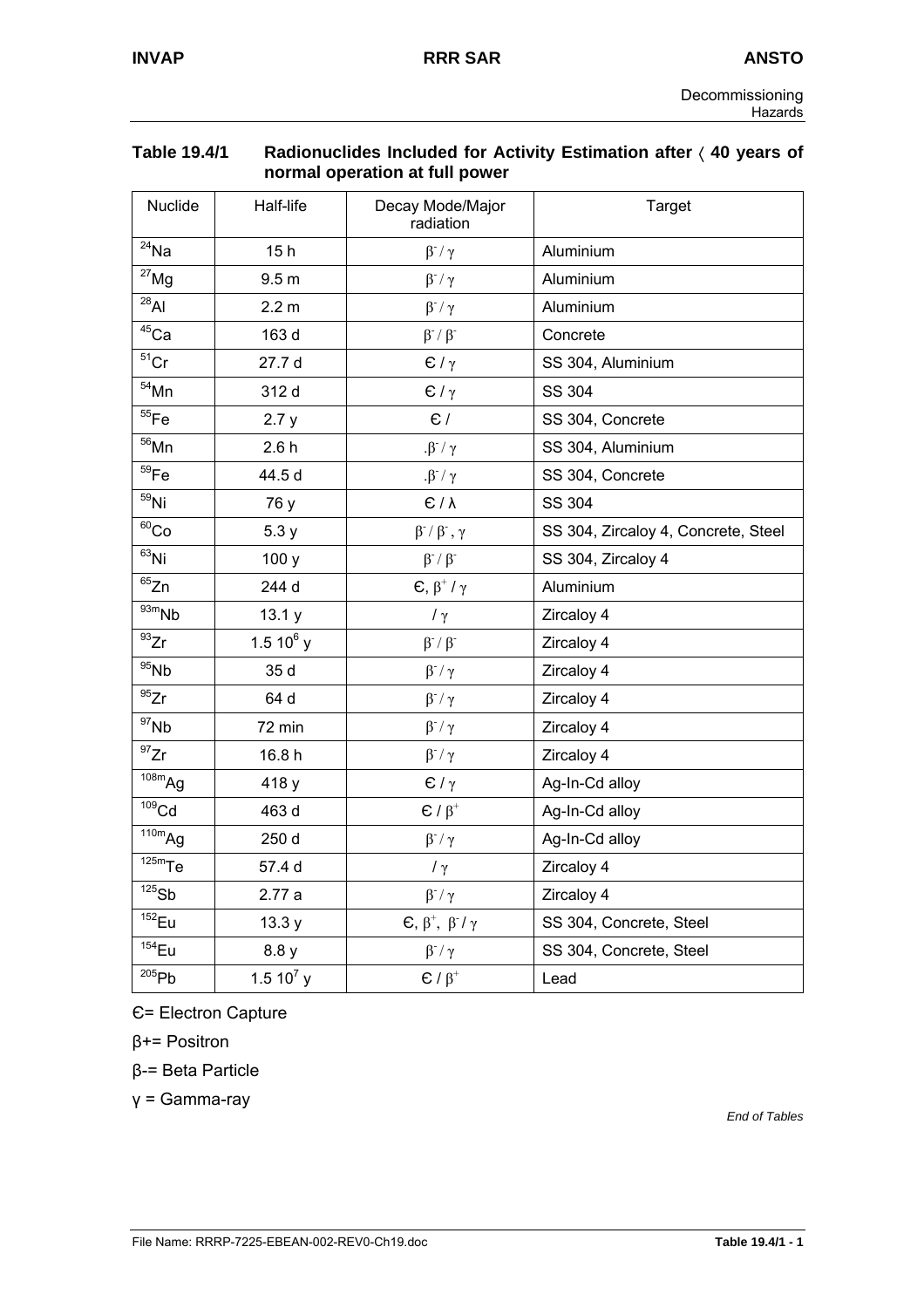# **Figure 19.4/1 Activity of the Dominant Contributors to the Total Radioactive Inventory.**



*End of Figures*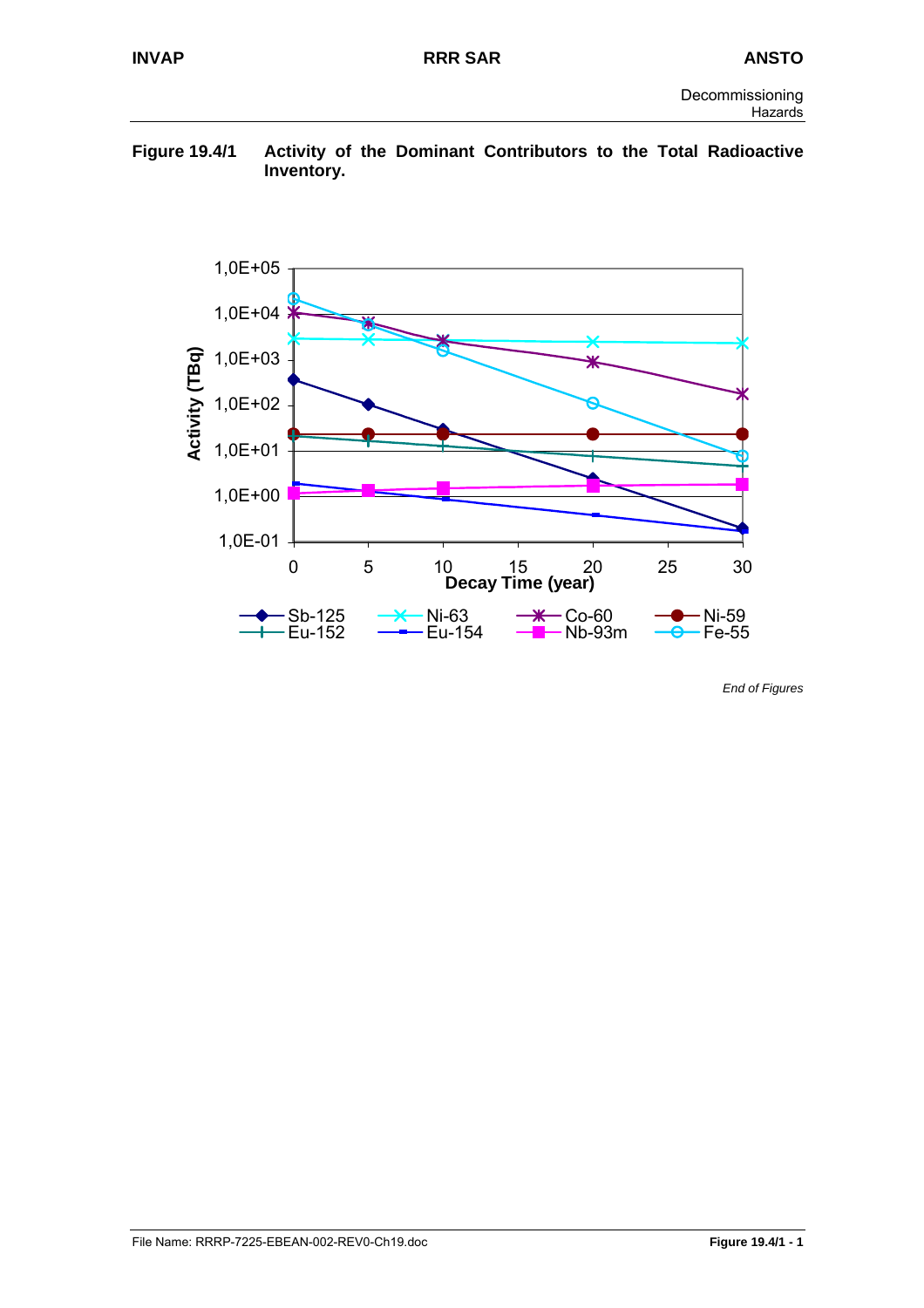# **19.5 DECOMMISSIONING WASTE TYPES AND MANAGEMENT**

The Reactor Facility was designed to minimise the generation of radioactive waste during decommissioning.

Three types of solid waste can be expected:

- a) Intermediate Level Waste (ILW).
- b) Low Level Waste (LLW).
- c) Exempt Waste (EW). Waste which, after decay or decontamination, can be managed as non-radioactive waste.

Liquid waste will be generated.

No high level waste will be generated by the operation of the Reactor Facility.

The two main sources of waste are the Reactor Block, structures and equipment inside the Reactor Pool, Service Pool and Hot Cells, and the process rooms at the Reactor hall level.

# **19.5.1 Activated Materials**

#### **19.5.1.1 Reactor Internal Components**

The major activity and inventory will be concentrated in the reactor internal components, primarily in the Reflector Vessel, Core Grid and Control Rods. The estimated amount of material is given in the table below as a function of decay time;

| <b>Waste Class</b>             | Mass ( $10^3$ kg) vs. Decay Time (years) |      |      |      |      |
|--------------------------------|------------------------------------------|------|------|------|------|
|                                |                                          | 5    | 10   | 20   | 30   |
| Exempt waste (EW)              | 19.3                                     | 19.3 | 19.4 | 19.5 | 19.6 |
| Low level waste (LLW)          | 33.8                                     | 33.8 | 33.7 | 33.6 | 37.4 |
| Intermediate level waste (ILW) | 26.2                                     | 26.2 | 26.2 | 26.2 | 224  |

The ILW is to be dismantled, reduced in volume, classified and packed in casks which are then removed from the Reactor Facility. LLW is expected to be dismantled and managed as LLW after decay (mainly aluminium waste). Other wastes will be managed as exempt waste.

#### **19.5.1.2 Reactor and Service Pools**

Very little activated material is expected from the Reactor and Service Pools. Only the pool bottom and areas adjacent to the core in the Reactor Pool will need to be managed as LLW. After decontamination the remainder will be managed as EW.

#### **19.5.1.3 Neutron Beam Structures**

Neutron beam shutters are expected to require dismantling and segregation according to waste type. Casks used for shutter removals may have to be decontaminated prior to disposal. The design has provisions for easy dismantling of the more activated components.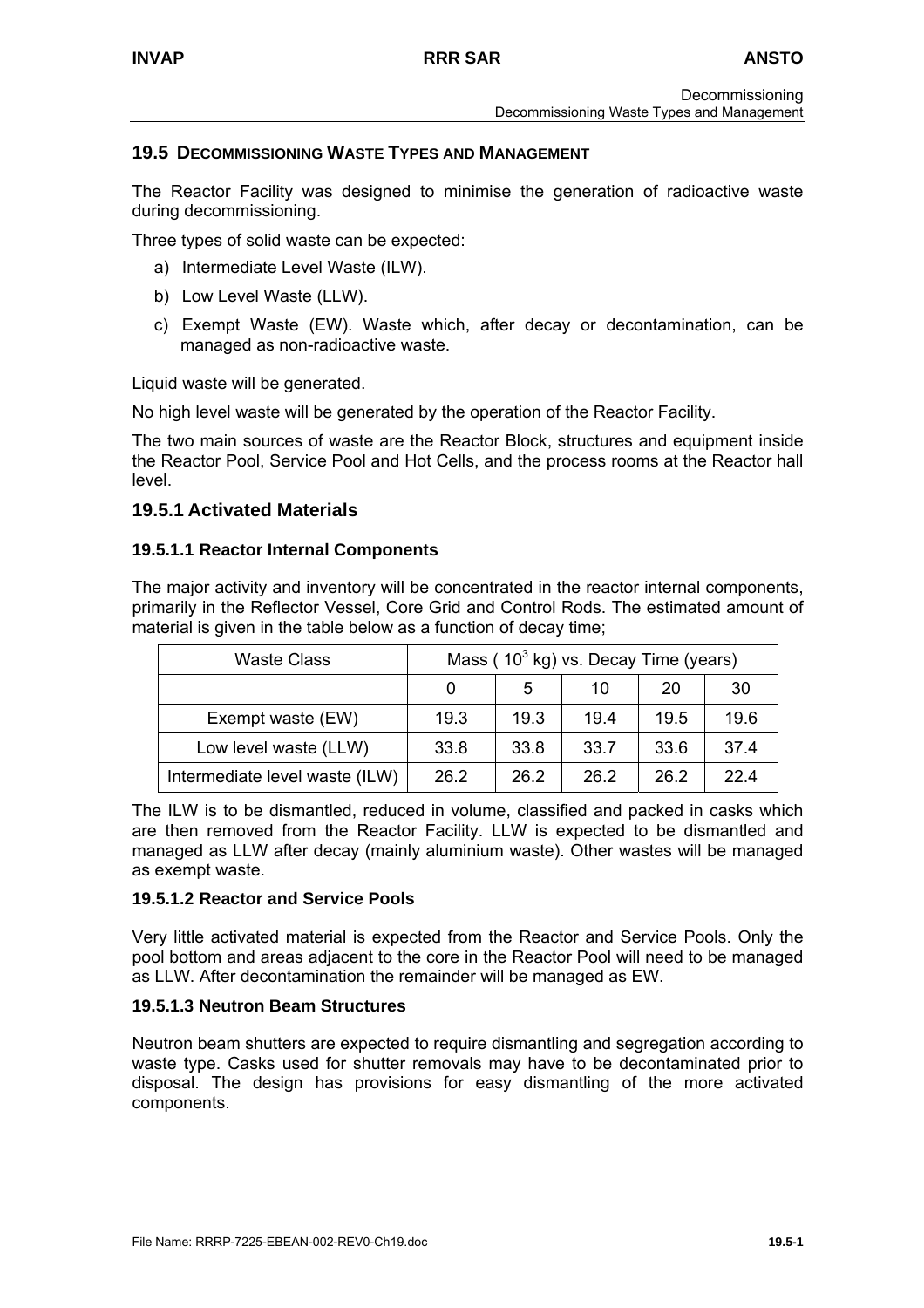Neutron guides produce LLW and EW. Because the neutron guides are designed for replacement during the life of the reactor, an established procedure is expected to be available for the decommissioning task.

# **19.5.1.4 Concrete Biological Shielding**

Little activation is produced in small areas near to the core. A small volume of LLW is expected from this source with the remainder being EW.

The estimated total amount of waste material arising from the Reactor and Service Pools, Neutron Beam structures and concrete biological shielding is shown in the table below;

| <b>Waste Class</b> | Mass $(10^3 \text{ kg})$ vs. Decay Time (years) |      |      |      |      |
|--------------------|-------------------------------------------------|------|------|------|------|
|                    |                                                 | 5    | 10   | 20   | 30   |
| FW                 | 19.3                                            | 32.6 | 32.7 | 41.6 | 41.7 |
| I I W              | 80.8                                            | 67.5 | 67.4 | 58.5 | 62.3 |
| II W               | 44.2                                            | 44.2 | 44.2 | 44.2 | 40.4 |

# **19.5.1.5 Isotope Handling Installations**

The generation of active waste will be due to surface contamination. LLW and EW may be generated as a result of the segregation and decontamination process.

# **19.5.1.6 Piping, Tanks and Metal Structures**

After decontamination, most of the waste from this source is expected to be EW.

#### **19.5.2 Tritium**

Tritium is produced as a result of activation of deuterium that is present in heavy water in the Reflector Tank. Tritiated heavy water is LLW and is stored in sealed containers. There are expected to be approximately 9 tons from the last 10-year working period. High levels of surface contamination on components and pipes are not expected. Decontamination of heavy water is to be carried out throughout the operational lifetime and is not subject to any special procedures for decommissioning.

Small amounts of tritium is also generated by the operation of the Cold Neutron Source. It will be managed with the tritiated heavy water.

# **19.5.3 Light Water**

This represents the light water inventory in the reactor pool, service pool, decay tanks and other systems once the reactor is shutdown. This inventory is discharged to the ANSTO Waste Management System through line B or C, as appropriate, in accordance with its activity and the limits specified for each line.

# **19.5.4 Other**

Any small part of the waste coming from other areas or systems that may be contaminated is managed to minimise radioactive waste.

# **19.5.5 Liquids Used in Decontamination**

Liquids used are expected to be LLW and are to be treated and conditioned.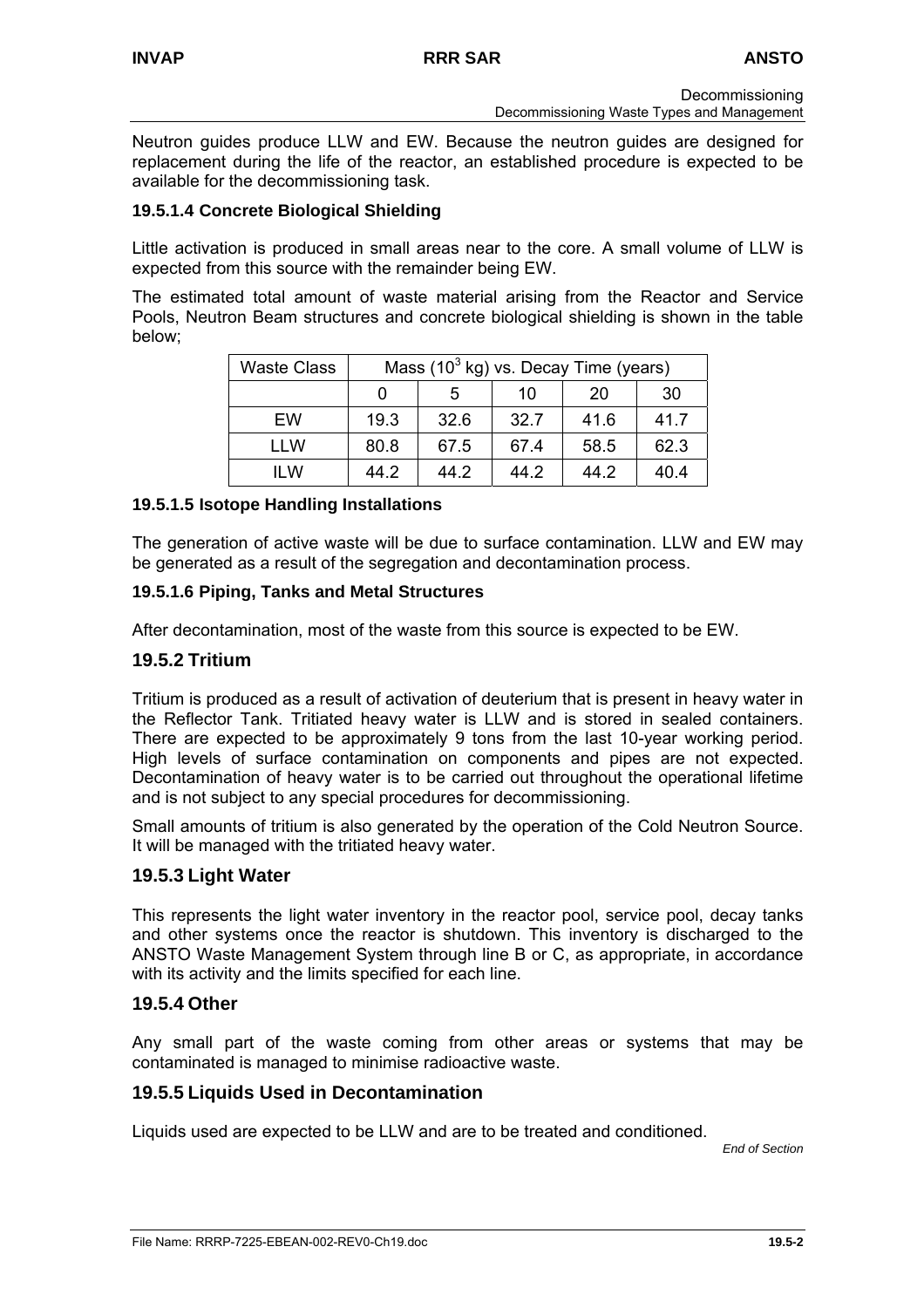#### **19.6 DECOMMISSIONING STRATEGIES**

#### **19.6.1 Options**

There are a number of technical options for decommissioning of a nuclear facility. The option to be applied depends on the outcomes of a thorough optimisation of safety engineering, approval process, available technology, ease of transport, and safe and adequate storage.

Three options for decommissioning are foreseen:

- a) DECON is the decommissioning method in which the equipment, structures, and portions of the facility and site containing radioactive contaminants are removed or decontaminated to a level that allows the property to be released for unrestricted use shortly after the cessation of operations. This option requires greater precautions against radiological exposure of workers, and results in more ILW and a greater need to control potential environmental impacts.
- b) SAFSTOR is the decommissioning method in which the nuclear facility is placed and maintained in a condition that allows the safe storage of radioactive components of the nuclear plant and subsequent decontamination to levels that permit release for unrestricted use. SAFSTOR provides a means of protecting the public while minimising the initial commitments of time, money, radiation exposure, and waste disposal capacity.
- c) ENTOMB is the alternative in which radioactive contaminants are encased in a long-lasting material, such as concrete. The entombed structure is maintained and surveillance is performed until the radioactive material decays to a level permitting release of the property for unrestricted use. This alternative is not considered for the Reactor Facility.

Whichever option is selected, decommissioning involves a staged process in accordance with relevant licence conditions. ARPANSA define the separate stages of decommissioning as follows:

*Stage 1*, when the decision to permanently shut down is decided, and where relevant (for nuclear installations) the fuel is removed, the fluids are drained from the facility and external materials can be disconnected and removed, for example, the control room and cooling towers.

**Stage 2**, the care and maintenance stage, where a state of monitoring and maintenance is maintained until the documentation and arrangements are in place for the third stage.

*Stage 3*, the decommissioning, covers the entire decommissioning process including the removal of all radioactive and other wastes.

*Stage 4* is the final stage called the unrestricted site use, and refers to when the site is permitted to return to a greenfield site or used for other purposes without restrictions being imposed.

# **19.6.2 Choice of Option**

The choice of one of the options is derived from the evaluation of the following aspects:

- a) radiological safety;
- b) industrial safety;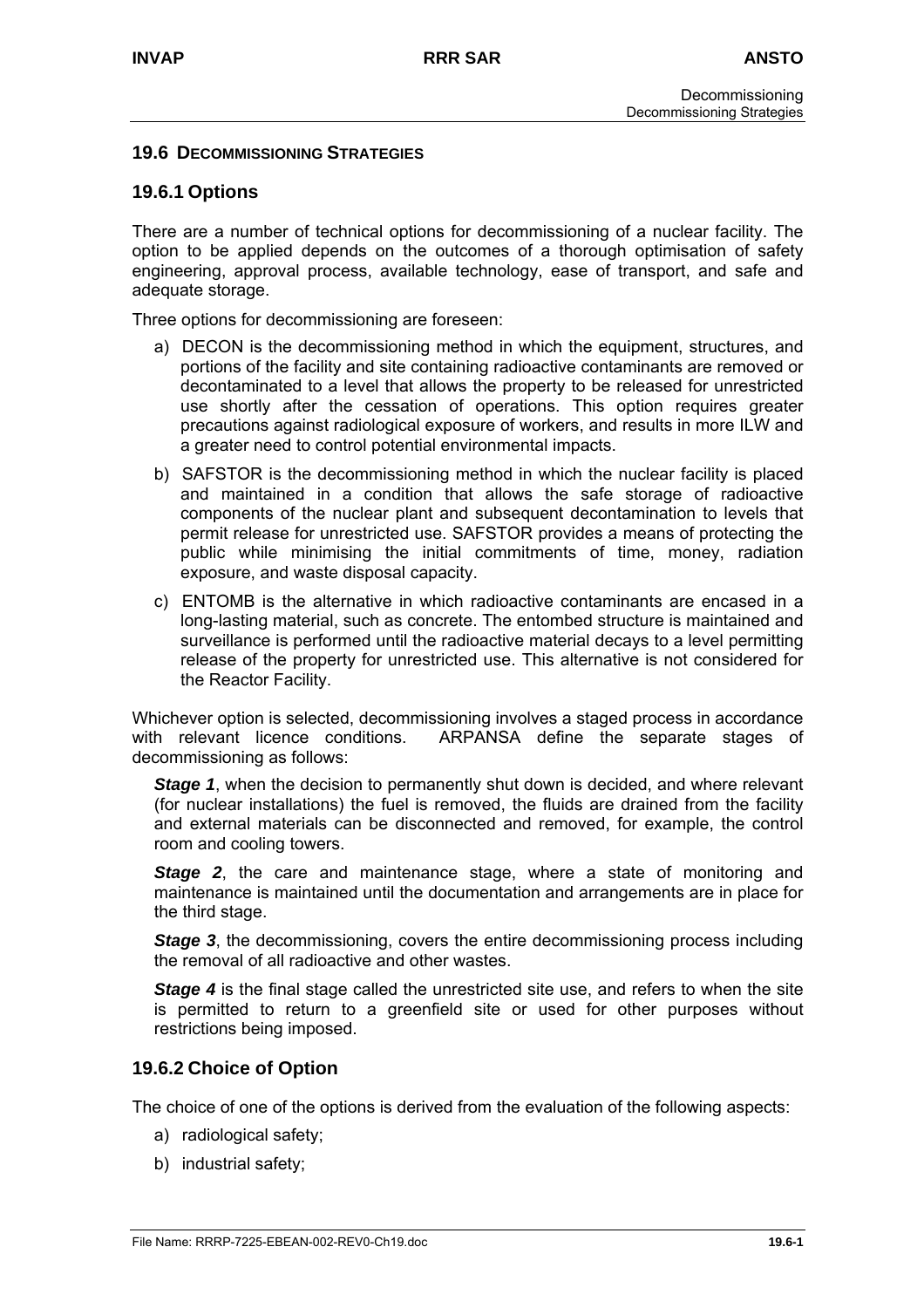- c) waste management;
- d) environmental impact;
- e) costs;
- f) risk assessment;
- g) demand for re-use of the site;
- h) requiatory requirements:
- i) decommissioning standards and guidelines;
- j) availability of technology and equipment; and
- k) availability of staff.

A comparative analysis of the options on the basis of the above aspects leads to the identification of DECON as the preferred option. The final decision is expected at the end of the Reactor Facility's useful life.

#### **19.6.3 Decommissioning Plans**

A Preliminary Decommissioning Plan was prepared using ARPANSA and IAEA guidelines. Given the preliminary nature of the plan, it was made flexible so as not to pre-empt future technological development in decommissioning techniques.

A final Decommissioning Plan can be prepared when the decision is made to permanently shutdown the Reactor Facility.

#### **19.6.3.1 Contents**

The Decommissioning Plans include the following items:

- a) Analysis of decommissioning options and strategies.
- b) Organisation required for decommissioning.
- c) Analysis of regulatory requirements.
- d) Calculation of the Reactor Facility radioactive inventory at the end of its operating period.
- e) Waste management analysis, with waste estimation.
- f) Basis for the radiological protection program.
- g) Waste management plan.
- h) Analysis of existing facilities at LHSTC.
- i) Analysis of Australian provisions for waste disposal and identification of disposal routes.
- j) Cost estimation.
- k) Environmental impact.
- l) Decommissioning safety case.
- m) In the Preliminary Decommissioning Plan a system for recording the operational history of the Reactor Facility as it affects decommissioning.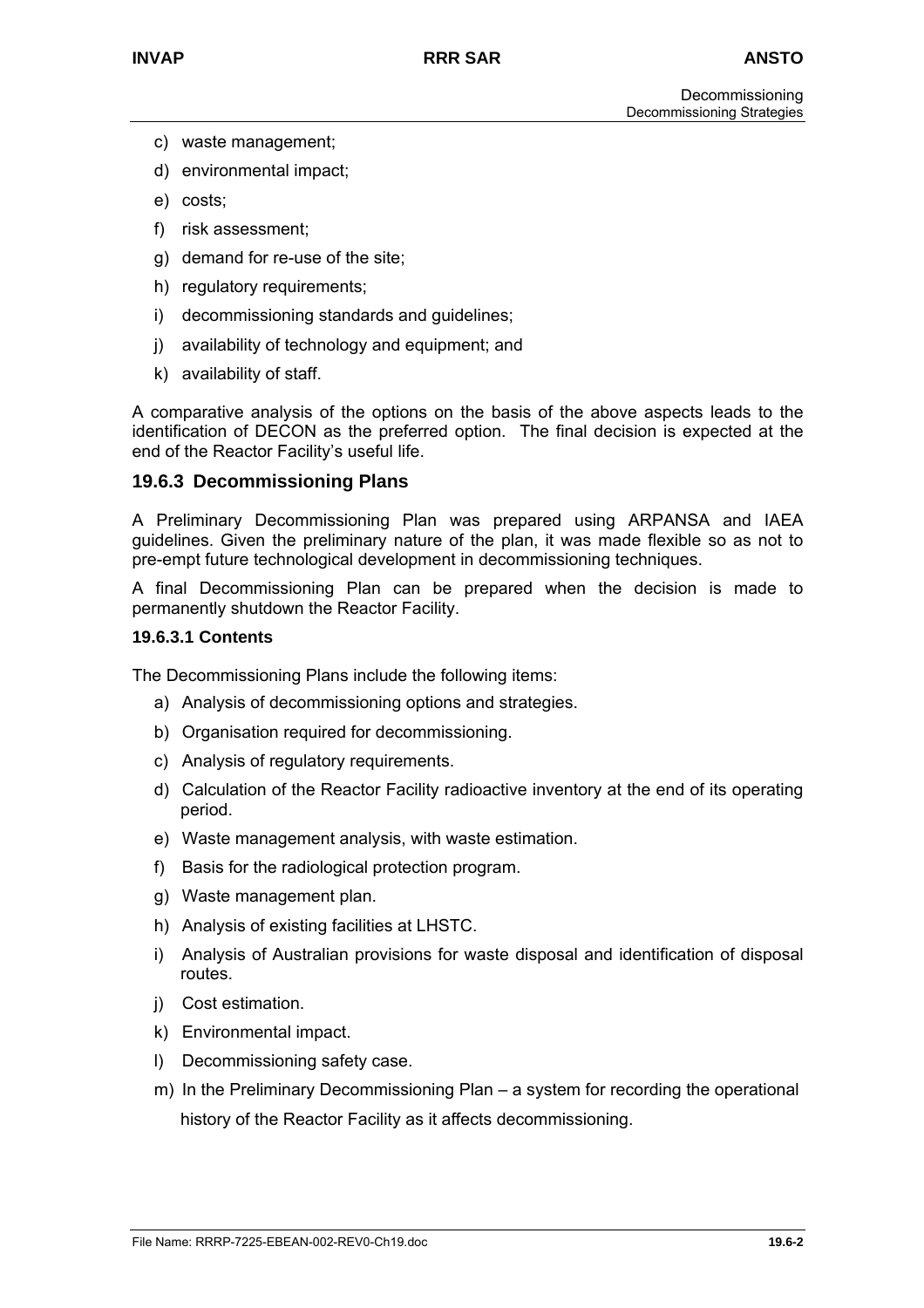n) Associated with the final Decommissioning Plan – a complete record of the operational history of the Reactor Facility as it affects decommissioning.

#### **19.6.3.2 Radiation Protection Program**

Prior to the commencement of decommissioning, a radiation protection program is to be prepared. This program is to detail the administrative measures required in order to guarantee that all the activities that may expose people to radiation are planned, supervised and executed to attain the following goals:

- a) To avoid any unnecessary exposure to the radiation
- b) To ensure that exposure to the personnel and the public will remain below prescribed limits
- c) To ensure that any exposures will be ALARA, social and economic considerations being taken into account.

The radiation protection program for decommissioning is to include appropriate procedures for:

- a) Personnel control.
- b) Application of the optimisation principles and estimates of doses during specific tasks.
- c) Appropriate monitoring on and off site.
- d) Decontamination of personnel, equipment and structures.
- e) Appropriate radiation monitoring of components and materials during their disassembly, packing, transportation and storage.
- f) Environmental radiological surveillance.
- g) Detecting and recording releases of radioactive material.
- h) Recording the inventory of radiation sources.
- i) Providing adequate training in radiation protection practices.
- j) Optimisation principle.

The optimisation principle is to be applied during the planning of the decommissioning tasks consistent with internationally accepted practices (currently ICRP 60). In accordance with this principle, tasks expected to result in unavoidable exposure are analysed in order to determine the optimum solution while complying with applicable dose limits and other commitments.

For example, the following features might be considered:

- a) Need for additional shielding and thickness of such shielding.
- b) Need for and characteristics of remotely operated tools for: inspection, disassembly and transport of activated equipment.
- c) Type and extent of decontamination methods.
- d) Need for supplementary ventilation systems.